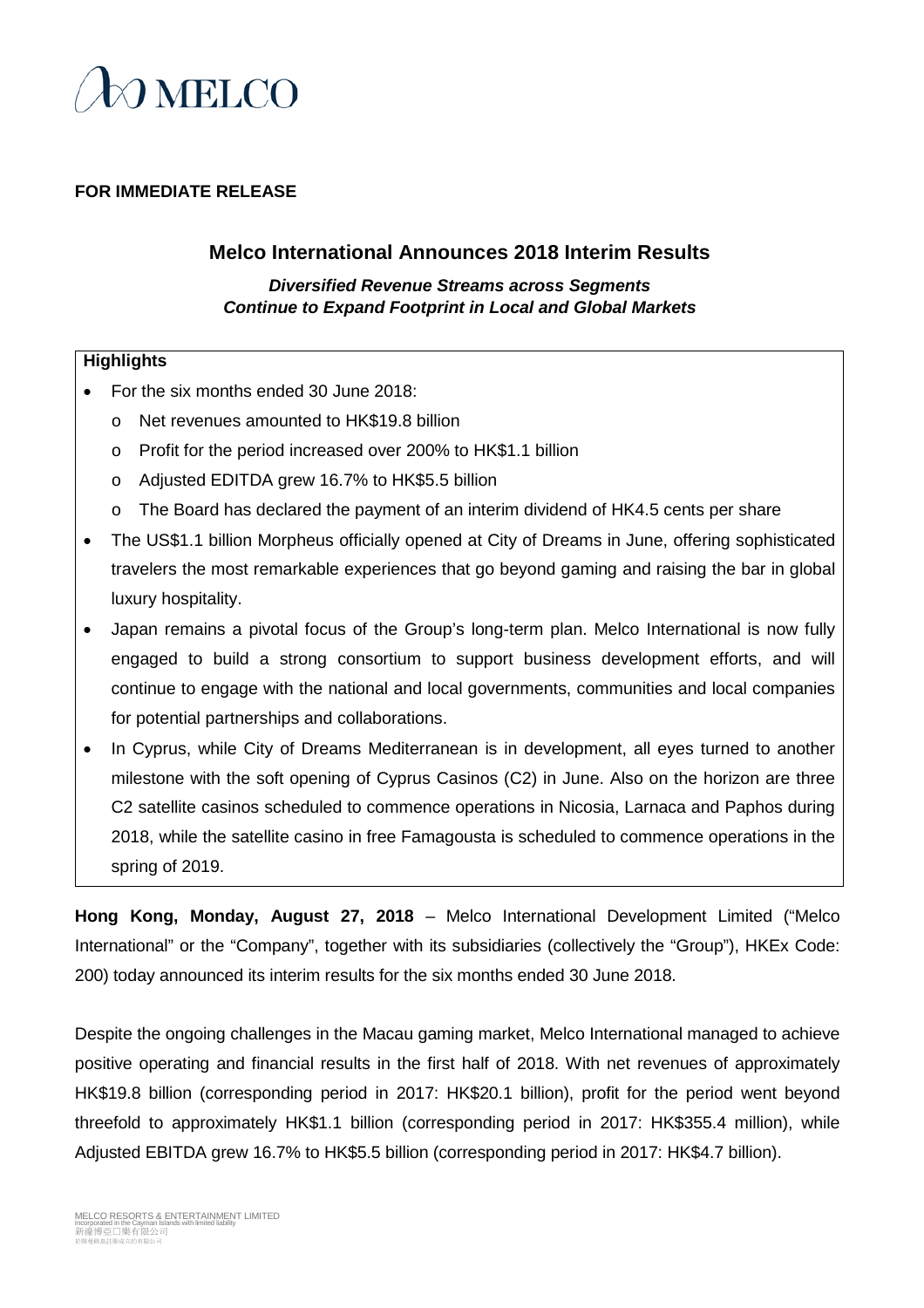# O MELCO

The Board has declared the payment of an interim dividend of HK4.5 cents per share (2017 interim dividend: HK2.2 cents per share).

**Mr. Lawrence Ho, Group Chairman and Chief Executive Officer of Melco International**, said, "In the first half of 2018, Melco International continued to achieve milestones in global market expansion and in launching innovative concepts in integrated resorts. These developments help Melco International to further its goals to be a pioneer in premium travel, leisure and entertainment and to deliver world-class premium offerings that go beyond gaming to satisfy tomorrow's most sophisticated international travelers.

"A notable highlight this year was the grand opening of Morpheus that took place in June 2018 as the latest addition to the Phase 3 development of City of Dreams in Macau. Morpheus, the new flagship hotel for City of Dreams, is the world's first ever free-form exoskeleton high-rise architectural structure designed by legendary architect the late Dame Zaha Hadid, DBE. This US\$1.1 billion iconic landmark offers sophisticated travelers the most remarkable experiences that go beyond gaming and raises the bar in global luxury hospitality.

"Our long-term growth strategy for Macau remains to focus on the premium-mass and mass segments, which we believe will drive sustainable growth and profit for our industry. We will continue to invest in balancing our exposure to both VIP and mass gaming patrons and to further grow a diversified portfolio to attract the broader tourism market through our world-class non-gaming entertainment and leisure offers.

"Internationally, we remain bullish on our exposure to an expanding network of global operations and business development opportunities beyond Macau. In Cyprus, we have opened Cyprus Casinos (C2) earlier in June and we are also excited with the development of our integrated resort City of Dreams Mediterranean which is going to be the first in the country upon its completion in 2021.

"Japan remains a pivotal focus of the Group's long-term plan. We view Japan as a market with the potential to rank among the largest global gaming destinations in Asia, second only to Macau. With the successful passage of the Integrated Resorts Implementation Bill at Japan's National Diet, our goal is to become a trusted partner in Japan's integrated casino resorts industry and we have been dedicating the necessary resources and investments for the development of this potential market. We are confident that these projects will further enhance our exposure in the global market."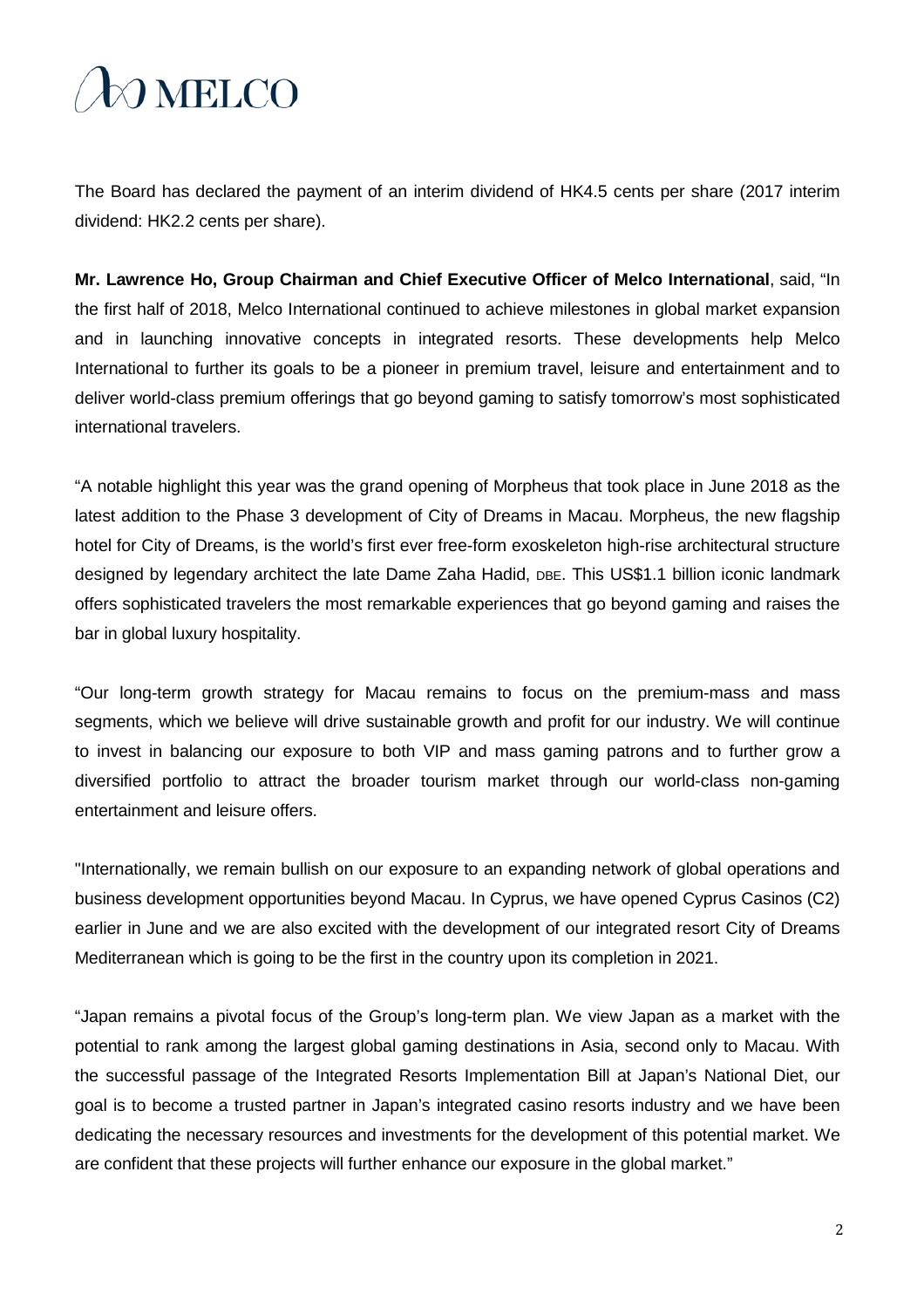

#### **Sustainable Growth Contributed by Asian Gaming Operations**

Melco International is the majority shareholder of Melco Resorts & Entertainment Limited ("Melco Resorts"; Nasdaq: MLCO), a developer, owner and operator of casino gaming and entertainment casino resort facilities in Asia, which is the Group's core gaming and entertainment arm and also the key revenue driver.

Under the United States generally accepted accounting principles ("U.S. GAAP"), net revenue from Melco Resorts for the six months ended 30 June 2018 amounted to US\$2.5 billion (corresponding period in 2017: US\$2.6 million). Adjusted Property EBITDA increased by 11% to US\$757.3 million (corresponding period in 2017: US\$682.8 million). The increase was mainly attributable to the better group-wide performance in all gaming segments and recovery of previously provided doubtful debt.

The new, ultra-luxury hotel Morpheus has officially opened at City of Dreams earlier in June, exemplifying the Group's position as a pioneer and innovator in premium travel, leisure and entertainment. In addition, Nüwa will be undergoing renovation after the Chinese New Year in 2019, with the rolling refurbishment of the hotel anticipated to conclude before the Chinese New Year in 2020. The Countdown hotel will also be redeveloped in the second half of 2019 and will be rebranded Libertine, a funky rebel branded hotel, and will complement our City of Dreams portfolio with guestrooms that are luxurious yet ultra-cool.

The cinematically-themed Studio City has also completed a series of property upgrades recently to refine its entertainment offerings and improve accessibility to the resort.

#### **Continued Developments Beyond Macau**

Melco International has been working diligently on exploring the Japanese market and will continue to engage with the national and local governments, communities and local partner companies for potential partnerships and collaborations. Following the establishment of a Japanese subsidiary, opening an office in Tokyo and appointing a local leadership team in 2017, the Group has opened an Osaka office in the first half of 2018 and is now fully engaged to build a strong consortium to support business development efforts.

Beyond Asia, Melco International not only took another major step in its global expansion with the development of City of Dreams Mediterranean, but also set the stage for the transformation of Cyprus into a must-visit international tourism destination. Set to open in 2021, City of Dreams Mediterranean will become the first integrated resort in Cyprus and Europe's largest and premier integrated